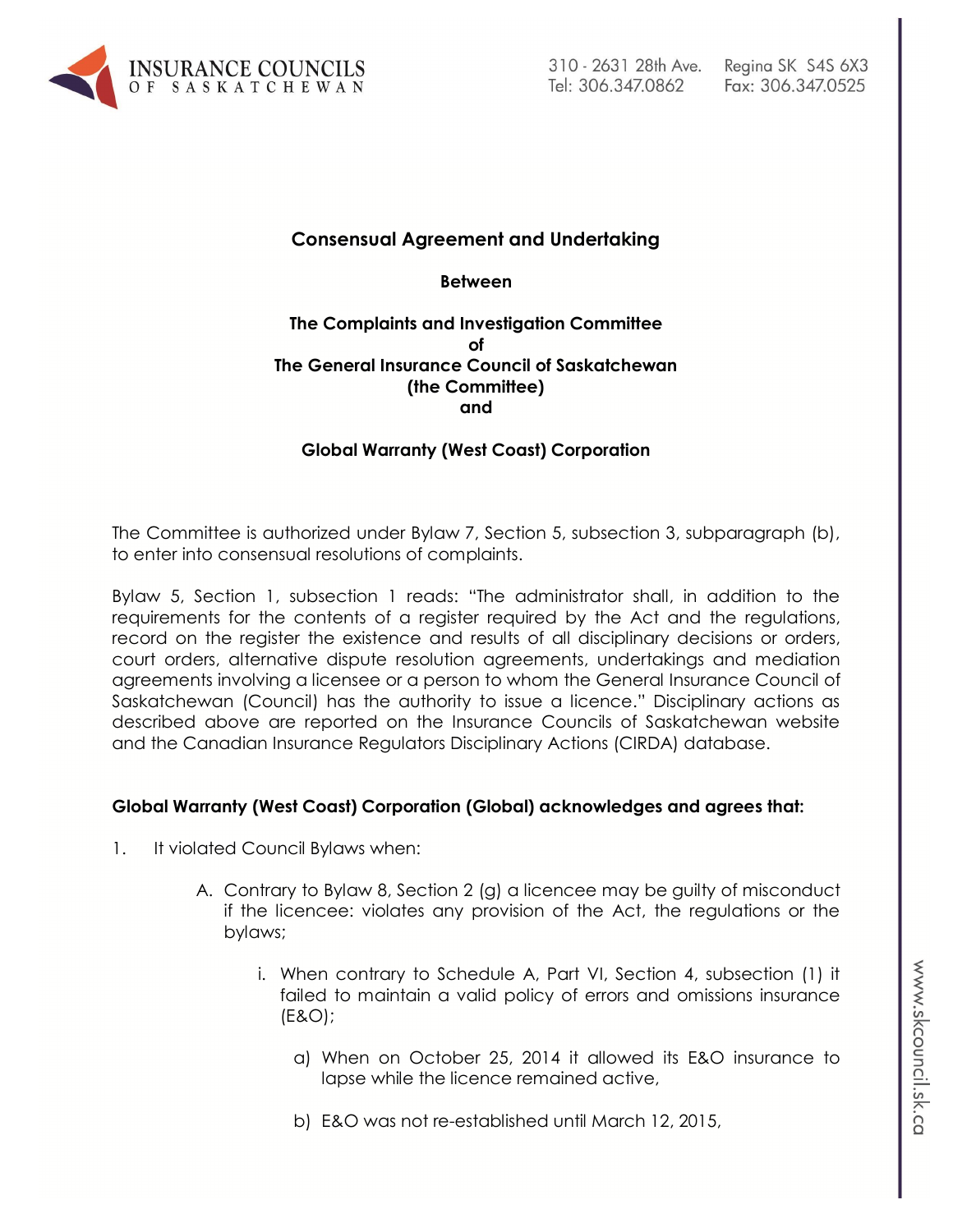- c) Global was without E&O coverage for 138 days; and
- ii. When contrary to Bylaw 2, Section 1, Subsection 4 (d) it failed to immediately notify Council of cancellation or non-renewal of its E&O insurance.
- 2. Its rights to appear before a Discipline Committee of Council have been explained to it and it fully understands its rights and/or obligations under Council Bylaw 10;
- 3. It waives its rights to appear before a Discipline Committee and undertakes not to exercise any appeal rights it may have under Council Bylaw 10, Section 3 or *The Saskatchewan Insurance Act,* (the Act) as it relates to matters set out in this Consensual Agreement and Undertaking (Agreement).
- 4. This Agreement does not preclude Council from pursuing any other investigation against Global for activities not identified in this Agreement that may be in violation of Council Bylaws or the Act.
- 5. It has been advised by the Committee that it is in its interests to obtain independent legal advice before entering into this Agreement.
	- a. Global has obtained such independent legal advice and is satisfied with the same, prior to executing this Agreement, or
	- b. Global has willingly chosen not to obtain such advice prior to executing this Agreement.
- 6. Global hereby affirms that it has read and understood the terms of this Agreement, and is signing it voluntarily and of its own free will.

## **Global, having waived its rights, undertakes to:**

- 1. Pay a fine in the amount of \$5,000.00; and
- 2. Reimburse Council's investigation costs in the amount of \$330.00.
- 3. Global will pay all fines and investigative costs within 30 days of receipt of this Agreement.
- 4. Global will ensure E&O insurance is in place while Global continues to hold an insurance licence.